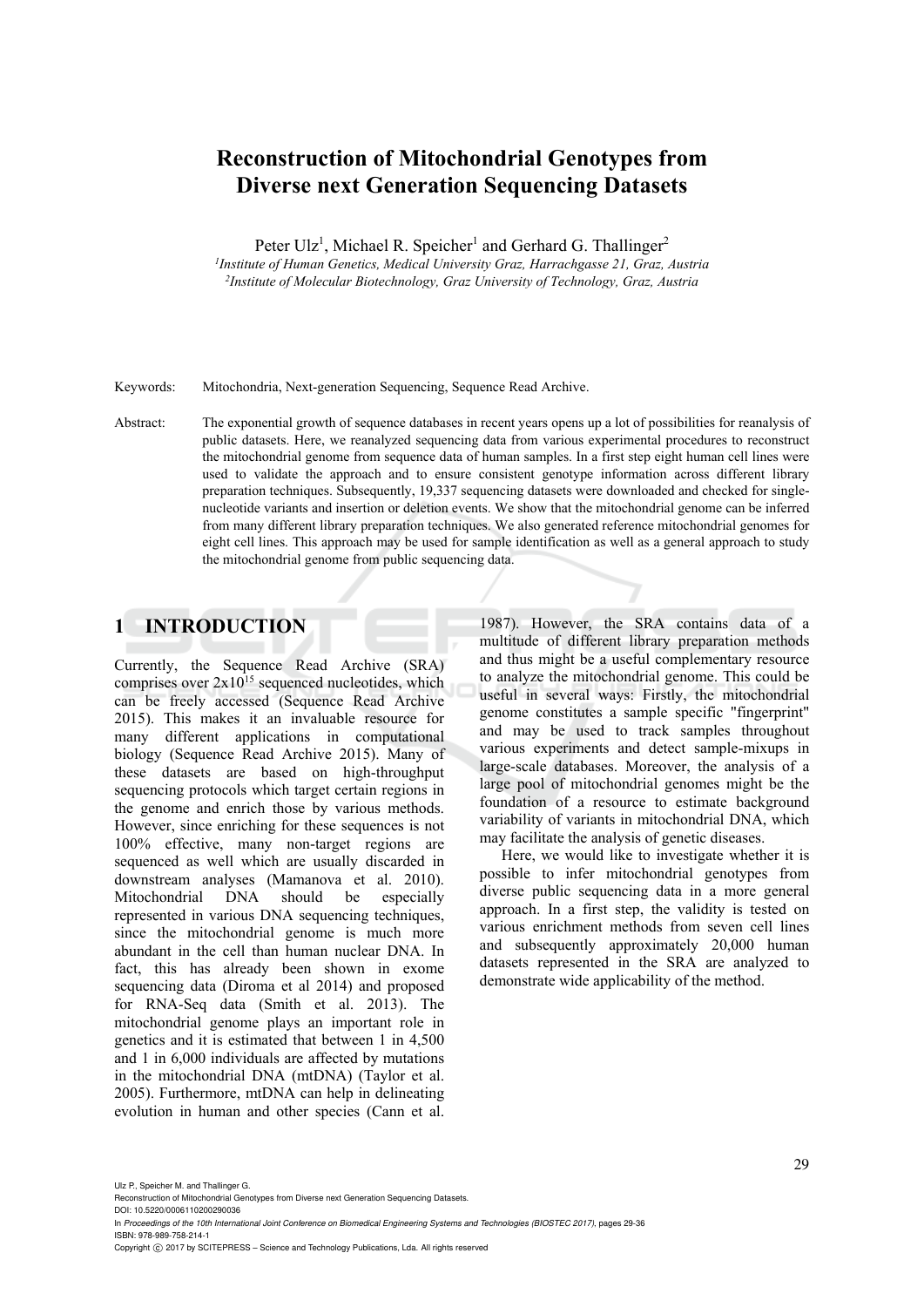## **2 METHODS**

## **2.1 Low-coverage Whole-genome Sequencing**

DNA was extracted from cultured cell lines and libraries were prepared using TruSeq DNA kits. Single-end reads (150bp) were sequenced on the Illumina Miseq (Illumina, San Diego, California), which generated between 2.0 to 5.7 million reads (mean: 3.73 million reads). This resulted in an average coverage of the mitochondrial genome between 60 and 172 (mean: 124.5).

## **2.2 HeLa Reference Sample Preparation**

The FastA file of a published HeLa mitochondrial reference sequence was downloaded from Genbank (Accession: JF682349 1). Then, using wgsim (provided by the samtools package (Li et al, 2009A)), 20,000 synthetic 100bp paired-end reads were generated with no InDels or SNPs introduced. Subsequently, Read1 and Read2 FastQ files are merged and the mitochondrial reconstruction was performed as stated below.

## **2.3 Cell Line SRA Download**

Firstly, a list of relevant SRA experiments is created by searching human datasets in (Sequence Read Archive, 2015) and selecting only public datasets of DNA and RNA.

A list (240,748 entries) of experiments and conditions was downloaded. Experiments from a specific cell line were extracted from the list by using grep. Some experiment types were skipped due to:

- Very specific enrichment or target (Ampliconseq, miRNA-Seq)
- Very low read counts (Poolclone)
- Protocols that alter the DNA sequence (Bisulfite sequencing)

Datasets were retrieved automatically via Aspera from the SRA and converted to FastQ files.

#### **2.4 Additional Datasets SRA Download**

Additional data sets were processed from the initial dataset list and aforementioned experiment types were omitted again. 19,337 datasets which passed filters were processed.

#### **2.5 Mitochondrial Genome Reconstruction**

In a first step, FastQ files were aligned against the revised Cambridge reference sequence (rCRS; NC 012920.1; (Andrews et al. 1999)) using bwa (version 0.7.9) (Li et al. 2009B) and unaligned reads as well as alignments with mapping quality lower than 15 were discarded. Subsequently, reads were aligned against the combined hg19 nuclear DNA and the rCRS sequence in order to remove nuclear DNA of mitochondrial origin (numT). Alignments to the nuclear hg19 genome were discarded and a pileup file was created which contains every base on every position of the rCRS sequence using samtools (Li et al, 2009A). Every base having quality values lower than 20 was discarded and the reconstruction of a position was considered successful, if it was covered by more than 10 reads and at least 80% of all the reads showed the same nucleotide.

Table 1: Distribution of experiment types in SRA data from cell lines.

| Cell line     | Samples | <b>WGS</b>   | <b>WXS</b>       | RNA- | $ChIP-$  | <b>WGA</b>   | <b>FAIRE-</b>    | FL-              | Other          |
|---------------|---------|--------------|------------------|------|----------|--------------|------------------|------------------|----------------|
| <b>HCT116</b> | 18      | $\mathbf{0}$ | $\boldsymbol{0}$ | 10   | 8        | $\mathbf{0}$ | $\boldsymbol{0}$ | $\boldsymbol{0}$ | $\mathbf{0}$   |
| SKBr3         | 109     |              |                  | 8    | 3        | 94           | $\mathbf{0}$     | $\boldsymbol{0}$ | 2              |
| VCap          | 112     | $\theta$     | $\theta$         | 21   | 91       | $\theta$     | $\mathbf{0}$     | $\boldsymbol{0}$ | $\overline{0}$ |
| HT29          | 11      | $\theta$     |                  | 3    | $\theta$ | $\mathbf{0}$ | $\boldsymbol{0}$ | 6                |                |
| MCF7          | 91      | $\theta$     | $\theta$         | 8    | 64       | $\theta$     | $\mathbf{0}$     | $\boldsymbol{0}$ | 19             |
| HepG2         | 58      | 2            | $\mathbf{0}$     | 22   | 25       | $\mathbf{0}$ | $\mathbf{0}$     | $\boldsymbol{0}$ | 9              |
| HeLa          | 32      | $\theta$     |                  | 10   | 14       | $\theta$     | 4                | $\boldsymbol{0}$ | 3              |
| <b>LNCaP</b>  | 178     | $\theta$     | $\mathbf{0}$     | 72   | 77       | $\theta$     | $\boldsymbol{0}$ | 0                | 29             |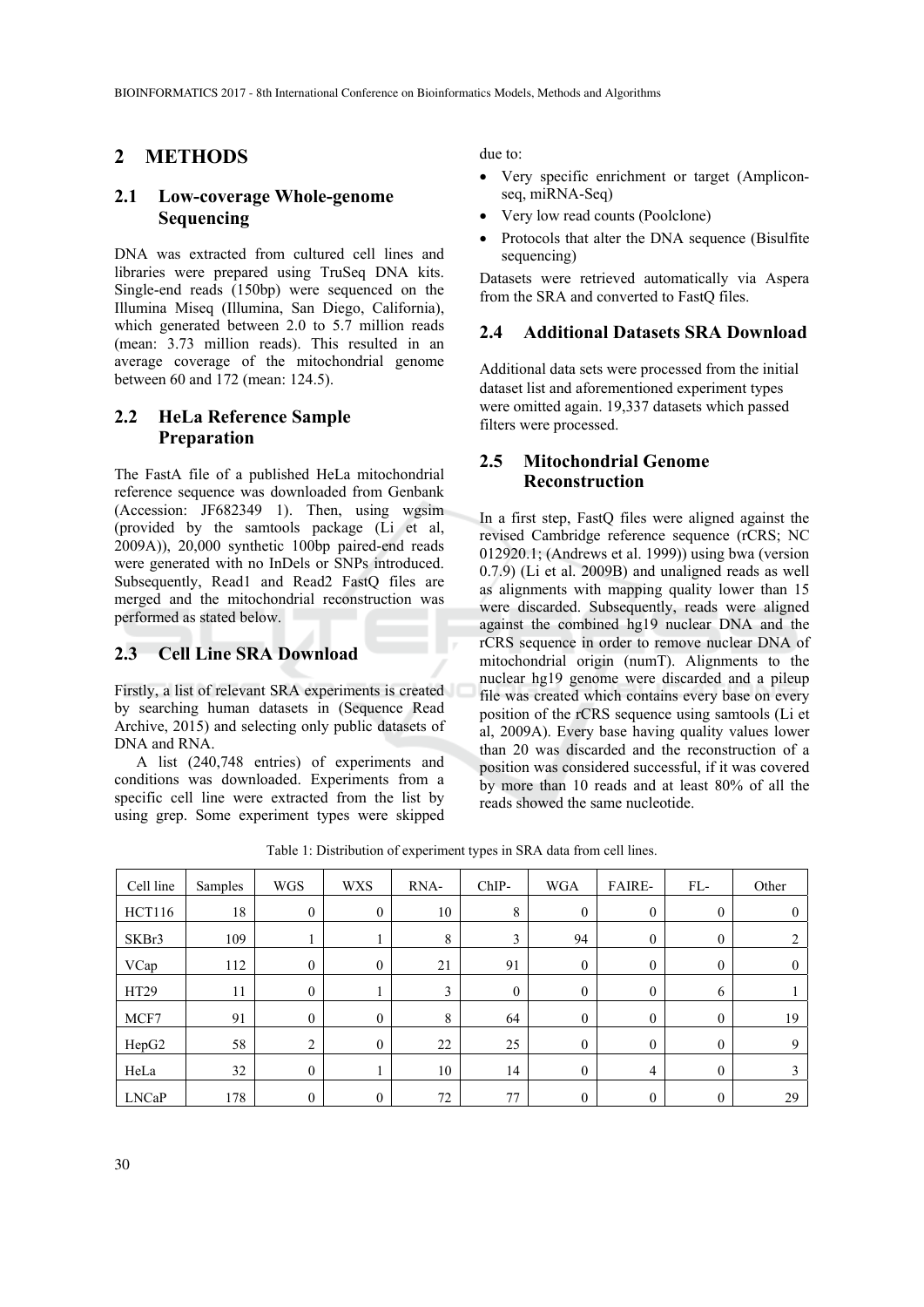Table 2: Comparison of genotyping calls from cell line experiments of the SRA compared to low-coverage whole-genome sequencing. For LNCaP, 4 runs from bisulfite-treated ChIP-Seq experiments were excluded. For HeLa, simulated reads from a published mitochondrial reference sequence were used as a reference. SNPs species the number of concordant genotype calls which were identified as variant in the low-coverage WGS cell line sample compared to the rCRS reference sequence.

| Cell line     | Haplogroup     | Samples | $#$ SNPs | $\#$ concordant calls | $#$ discordant calls |
|---------------|----------------|---------|----------|-----------------------|----------------------|
| <b>HCT116</b> | H              | 18      | 151      | 291,414               | $\theta$             |
| SKBr3         | H              | 109     | 634      | 1,117,652             | 6                    |
| VCap          | Uk             | 112     | 1,004    | 1,058,712             | 4                    |
| HT29          | Uk             | 11      | 211      | 140,503               | $\theta$             |
| MCF7          | H              | 91      | 515      | 865,463               | 60                   |
| HepG2         | B              | 58      | 1,048    | 735,901               | 27                   |
| HeLa          | L <sub>3</sub> | 32      | 540      | 382,474               | 42                   |
| <b>LNCaP</b>  | H              | 174     | 942      | 1,748,613             | 31                   |

#### **2.6 Principal Component Analysis**

In order to check whether the mitochondrial genome of cell lines are consistently identified we applied Principal Component Analysis (PCA) in R (R

Development Core Team, 2008) on every sample where  $>95\%$  of the genome was reconstructed. Every base of the rCRS sequence was used and specified as 0 if the wildtype genotype call was identified. If a variant genotype was identified, "1" was specified for that position; however, for uncalled positions (due to low coverage, low qualities or inconsistent calls) we assumed that bases to be wildtype. PCA was done in R using the prcomp function.

#### **2.7 Haplogroup Identification**

Haplogroups were identified by analyzing haplogroup identifying markers (Lott et al. 2013) in the genotype calls of the respective samples. Samples were only analyzed when all defining variants were successfully reconstructed.

## **3 RESULTS**

#### **3.1 Reconstruction of Cell Line Mitogenomes**

In order to check the validity of mtDNA reconstruction, we performed low-coverage wholegenome sequencing of seven cell lines (HT29, HepG2, HCT116, LNCaP, MCF7, SKBr3 and VCaP) and performed mitochondrial genome reconstruction as a reference for comparison of other experimental procedures. This data should be especially suited, since the coverage along the mitochondrial genome should be free of bias and no nucleotide-altering reagents (e.g. bisulfite) were used. We also included datasets from the HeLa cellline and compared those to a published mitochondrial genome sequence of this cell line (Genbank: JF682349 1). Moreover, reference sequences for the mitochondrial genome sequences were created. Next, we downloaded additional datasets from these cell lines from the SRA, which were analyzed by various library preparation techniques and again performed the reconstruction of the mtDNA (see table 1). Principal Component Analysis (PCA) gives an overview of molecular distances between the mitochondrial genome of the cell lines (figure 1).

Exemplarily, we demonstrate mitochondrial reconstruction from low coverage whole genome sequencing, RNA-Seq and ChIP-Seq in the prostate cancer cell line LNCaP (see figure 2).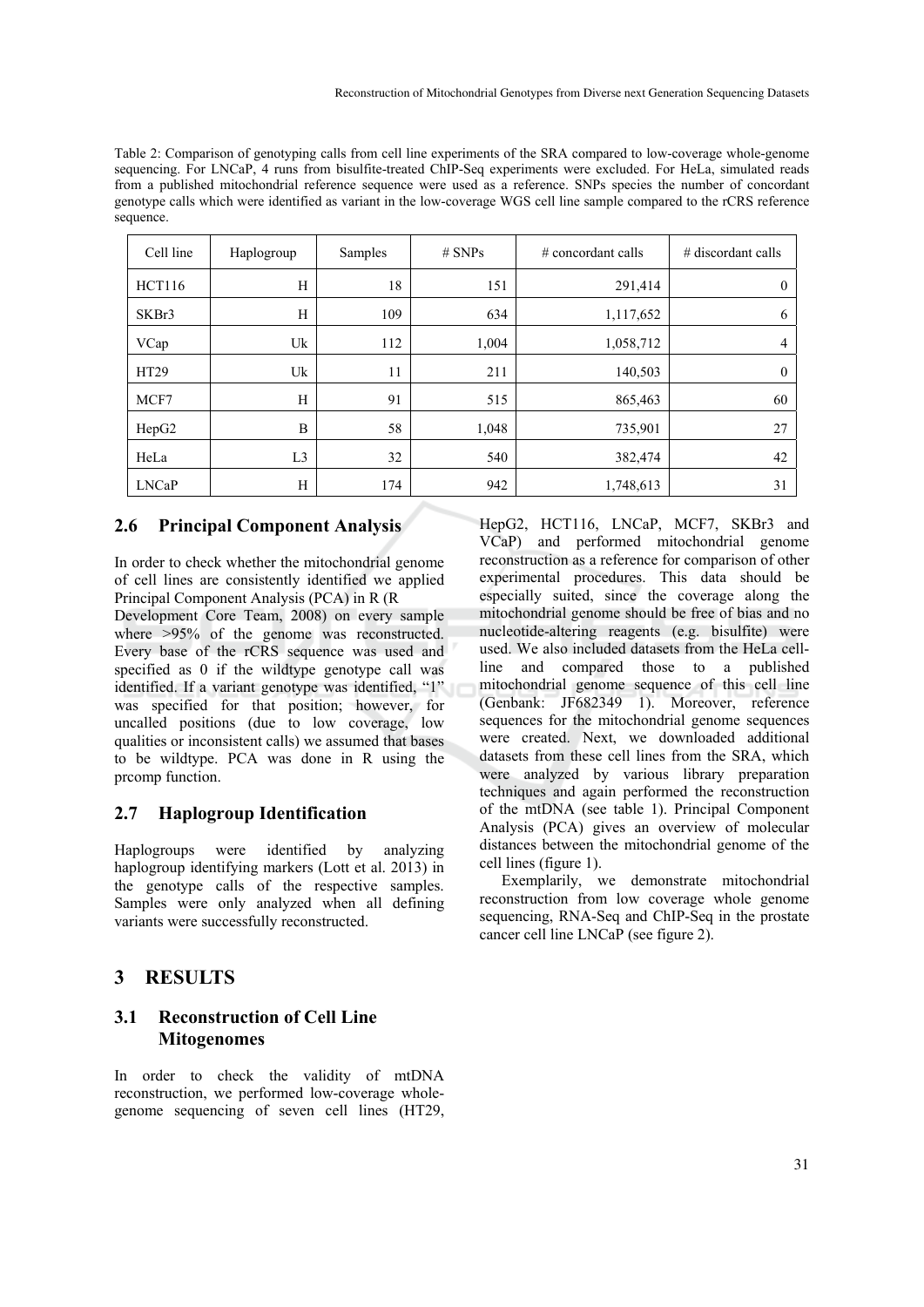

Figure 1: Principal component analysis of the cell lines HCT116, HeLa, HepG2, LNCaP, MCF7, SKBr3 and VCaP. While samples from HepG2, HeLa and LNCaP separate nicely, MCF7, HCT116 and SKBr3 cluster very close to each other. VCaP samples seem to appear in two distinct clusters.



Figure 2: Circos plot demonstrating the coverage of the mitochondrial genome reconstructed from low coverage whole-genome sequencing (outer circle), RNA-Seq (central circle) and ChIP-Seq (inner circle). Plots show ranges from 0 to 100. Positions with coverage  $>100$  are reduced to 100 and are shown in green. Positions covered with fewer than 10 reads are shown in red.

## **3.2 Reconstruction in Different Experimental Settings**

Since different experimental methods may have a different impact on the presence of mitochondrial DNA in the final sequencing library, we analyzed the percentage of reconstructed bases per experimental type (see figure 3). While RNA-Seq

and whole-exome sequencing (WXS) yield a very high median reconstruction of the mitochondrial genome (RNA-Seq 97.1% and WXS: 99.9%), reconstruction of mtDNA from ChIP-Seq experiments seems highly variable (median: 76.6%). The percentage of mitochondrial sequences in a sample also deviates a lot between different experimental settings (see figure 4). In wholegenome sequencing datasets, a median of 0.51 % of all the bases sequenced aligned to the human genome, which equals about 2000 mitochondrial genomes per nuclear genome.



Figure 3: Fraction of reconstructed bases per experimental type.



Figure 4: Percentage of bases aligning to the mitochondrial genome of the sample per experimental type.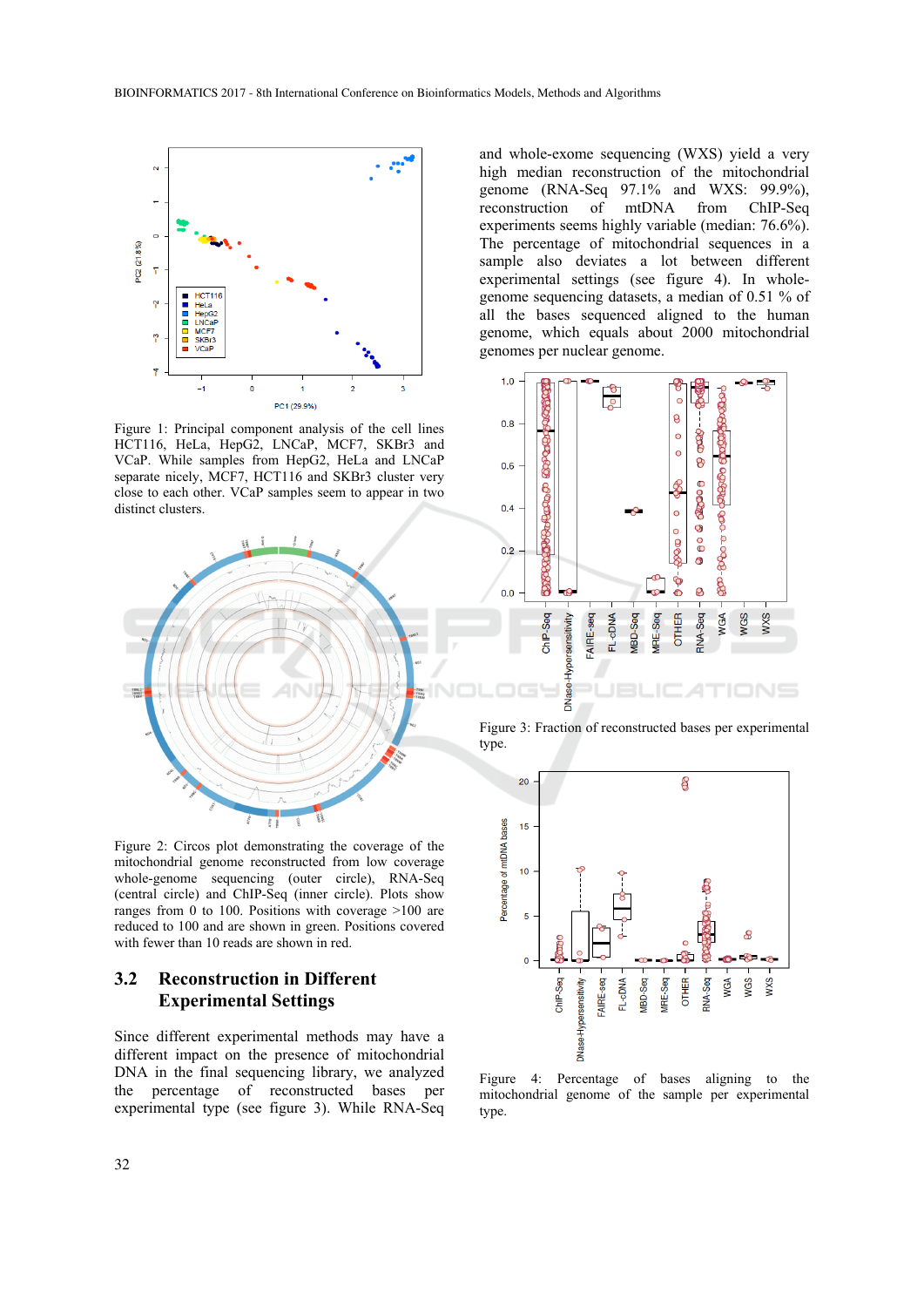#### **3.3 Genotype Discordance in Cell Lines**

Overall, 609 cell line datasets were analyzed and produced 6,340,732 concordant wildtype genotype calls as well as 5,045 concordant variant genotype calls (see table 2). However, 170 positions are called discordantly between a sample and a reference. In the LNCaP cell-line, 4 datasets produced deviations to the reference samples in 971 genotypes. These samples were prepared using a ChIP-Seq protocol including bisulfite treatment and thus were excluded from further analyses.

### **3.4 Mitochondrial Reconstruction as a Tool to Detect Sample Mixups**

Interestingly, a single MCF7 dataset showed deviations to the reference MCF7 sample in 16 positions. Comparing this sample to other cell-line reference samples showed a very close agreement (agreement on every mitochondrial genotype but one) to the HeLa sample. Also, one dataset designated to be from HeLa deviated in 24

mitochondrial genotypes from the HeLa reference sample and was predicted to be in haplogroup H (unlike HeLa, which should be in haplogroup L3 (Herrnstadt et al. 2002)). Both of these samples were sequenced in the same project (DRP001297) and thus might have been mixed up during library preparation. While some of the deviations between the datasets and the reference samples can be explained by possible sample mix-ups, others might represent artifacts. In 39 samples a deviation at the position 8860 ( $rCRS:8860A>G$ ) was detected, where the SRA samples (all were RNA-Seq experiments) were called wildtype while the reference was called variant. This might be an artifact due to numTs contamination in non RNA-Seq experiments. Another position seems to be frequently called discordantly (rCRS:15838C>A). 13 samples were called variant at that position, while the reference sample was called wildtype. All of these 13 samples were submitted by the same institution (Yan-Ming University, Taiwan) under the following accessions: (ERP004047, ERP004106 and ERP004151) and thus may constitute a mutation specific to the sublineage used by this facility.



Figure 5: Circos plot of the mitochondrial genome. Genes are depicted in the outer circle. Frequency of variants can be found in the middle circle and samples analysed per positions are plotted in the inner circle.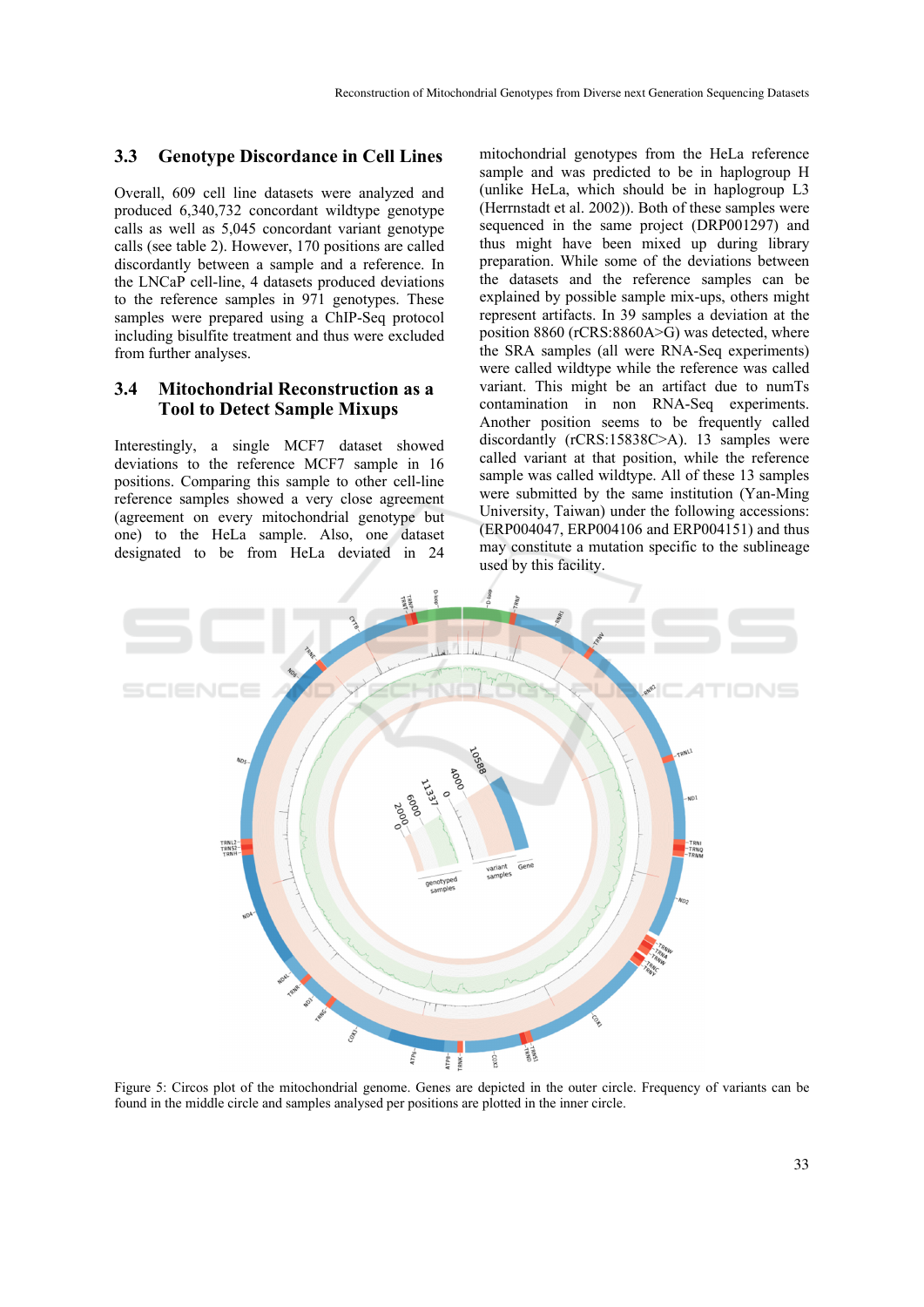## **3.5 Reconstruction on Additional SRA Datasets**

To analyze mitochondrial genotypes from various<br>next-generation sequencing experiments, we sequencing experiments, we downloaded additional 19,337 sequencing runs from the SRA out of 240,748 publicly available datasets from the human genome. Since some experiment types might lead to false positive variant detection due to nucleotide modifications (Bisulfite-Sequencing), very low coverage due to lowrepresentation sequencing (Poolclone) or very specific enrichment of target regions (Amplicon sequencing and miRNA-Seq), these experiment types were excluded from further analysis. The most common types of experimental assays (if occurring >1,000 times) are displayed in table 3. The mitochondrial genome could be reconstructed at  $>95\%$  in 7,875 samples (40.7%) and a total of 257,820 variants were discovered at 4,427 positions of the rCRS with 4,653 distinct substitutions. 883 of these have not been described in the MITOMAP database (Lott et al. 2013), 30 of which were found in more than 10 samples. An overview of coverage along the mitochondrial genome and mutation frequencies across all the samples can be seen in figure 5. Haplogroups could be identified in 5,842 samples and the distribution can be seen in figure 6.



Figure 6: Distribution of haplogroups from 5,842 samples where all haplogroup identifying markers were successfully reconstructed.

|  |                      |  | Table 3: Experiment types of available public datasets |  |
|--|----------------------|--|--------------------------------------------------------|--|
|  |                      |  | from human. Only experimental types occurring $>1000$  |  |
|  | times are displayed. |  |                                                        |  |

| Experiment type  | Count | Frequency |  |
|------------------|-------|-----------|--|
| WGS              | 67771 | 28.2%     |  |
| Poolclone        | 37309 | 15.5%     |  |
| RNA-Seq          | 35457 | 14.7%     |  |
| <b>WXS</b>       | 31718 | 13.2%     |  |
| Other            | 20126 | 8.3%      |  |
| ChIP Seq         | 19905 | 8.3%      |  |
| Amplicon         | 12131 | $5.0\%$   |  |
| Bisufite-Seq     | 5263  | 2.2%      |  |
| WGA              | 2824  | 1.2%      |  |
| <b>DNAse</b>     | 2439  | 1.0%      |  |
| Hypersensitivity |       |           |  |
| miRNA-Seq        | 1658  | 0.7%      |  |

## **4 DISCUSSION**

Undoubtedly, publicly available sequencing data can elucidate many areas in biology, even when original experiments were not intended initially for that field of research. Especially studying variation of mitochondrial DNA might be suitable for analysis of large sequencing databases, since its abundance makes it accessible in a wide range of experimental procedures in next-generation sequencing. In this study, cell line data was analyzed in order to test the validity of mitochondrial genome reconstruction from off-target reads in next-generation sequencing experiments which can be used to establish (cell line) identity, detect sample inconsistencies and to study mtDNA variation. By analyzing different experimental assays from the same cell line, validity of the approach was tested. It seems that a mitochondrial genotype can be inferred from that data, since only few positions were called discordantly between assays. Some of these may represent artifacts from the sequencing itself, while some variant calls may be due to somatic mutations at the mitochondrial genome. The 13 MCF7 samples from the Yan-Ming University support this assumption, since the most likely explanation of these discrepancies is a somatic mutation in the initial cell line used by this institution. This method also may detect sample mix-ups, as seen in the conflicting variant spectrum of a MCF7 and HeLa experiment from the same project. Thus, an automatic method to discover sample-mixups may be deployed as an additional quality-control check for large sequencing databases or sequencing projects before actual uploading data.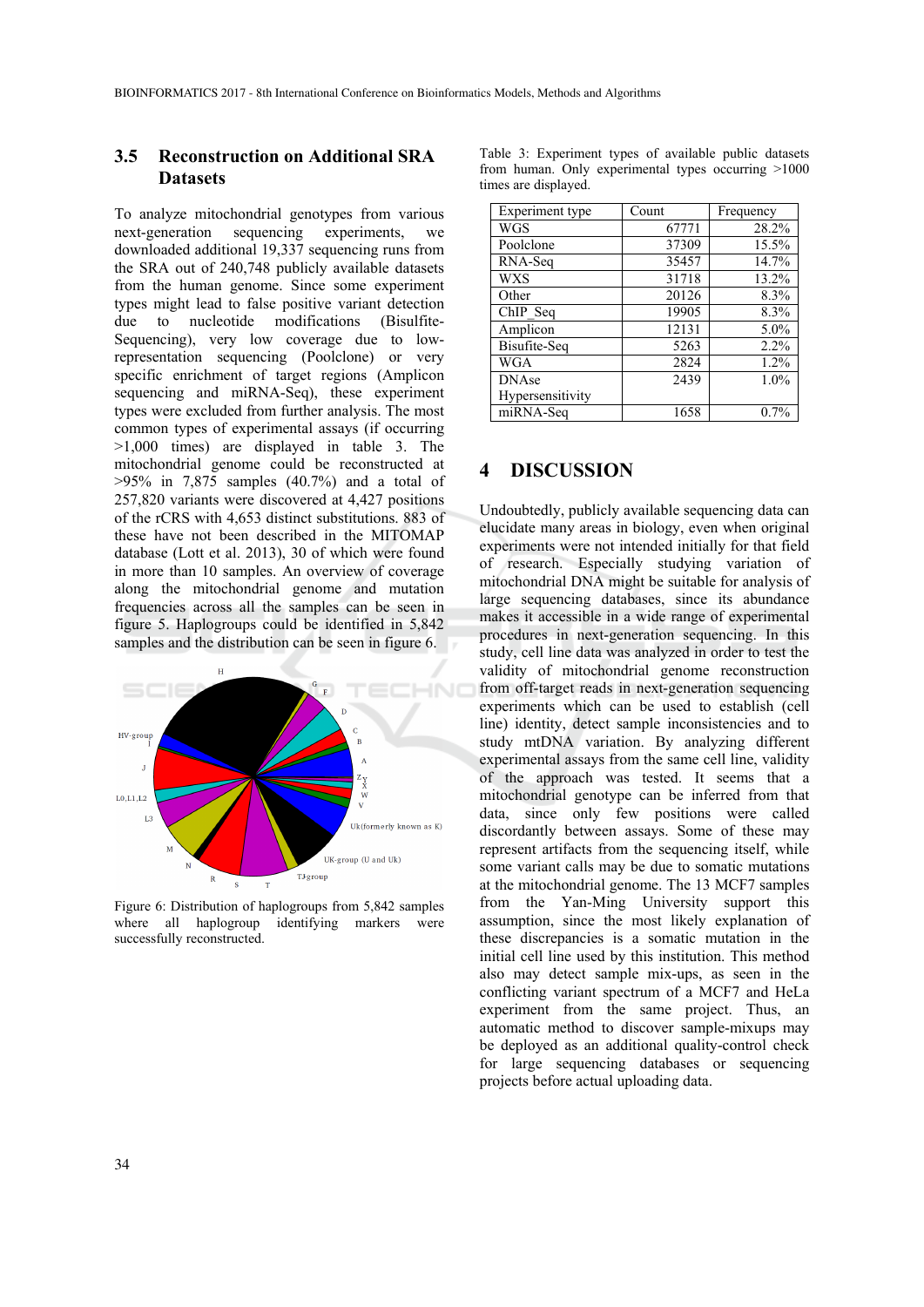Furthermore, mitochondrial genotypes of 19,337 datasets from the SRA have been analyzed in this study. Many substitutions and indels were identified within these samples, some of which have not been reported in the Mitomap project and may represent rare variants. The methods used here are very similar to the pipeline used to analyze exome sequencing data of the 1000 genomes project (Diroma et al. 2014, Picardi et al. 2012). While they used a sophisticated approach to recover putative mitochondrial reads from hits to known NumT sequences, this was not done here, to more effectively analyse a diverse set of samples. Hence, sequences similar to NumT sequences in the human genome may be underrepresented in this analysis. When searching for a mutation in patients with suspected hereditary diseases, it is often crucial to discern pathogenic variants from non-pathogenic variants. Often, allele frequencies of a healthy population may give a clue, since it is unlikely that a pathogenic variant is seen in a large proportion of "random" genomes. Here, we found 4,653 substitutions, 883 of which have not yet been reported in the largest database of mitochondrial variation (Lott et al. 2013). Also, 2,008 distinct indels have been detected. Some of these may be artifacts due to non-standard library preparation types or inaccurate sequencing technologies. Using the large database of sequencing experiments provided by SRA might provide more clues on rare allele frequencies on the mitochondrial genome than have been available to date. However, since a dedicated description of a sample regarding its phenotypes is most often missing, this method may detect rare variants, but probably may be of limited use in discerning pathogenic variants from nonpathogenic variants on the mitochondrial genome. However, many possible difficulties may arise with the automated approach of assigning mitochondrial genotypes based on off-target sequencing data from various experiments. Different library preparation techniques alter the nucleotide sequence itself and while the most common one (bisulfite sequencing) has been excluded from this analyses, other lesser common preparation techniques might introduce their own pattern of sequence alteration. Also, sequencing technology may introduce non-random biases into the sequencing data if the error profile of a technology is different depending on the DNA context (e.g. Illumina's GGC-error (Nakamura et al. 2011)).

Furthermore heteroplasmy may represent a challenge in correctly identifying mitochondrial genotypes. Here, identification of heteroplasmy has not been done, since it is hard to discern from sequencing artifacts and NumTs.

Finally, it should be noted, that this method only works well in experiments, where sequencing reads on the mitochondrial genome can be found as a byproduct of non-specific binding or non-effective removal of untargeted DNA. Hence, we think, in order to further enable researchers to test new ideas on data or reinterpret primary data sources, public deposition of any kind of data should become standard not only in biomedical research, but in research in general.

#### **REFERENCES**

- Sequence Read Archive (2015) Available from: http://www.ncbi.nlm.nih.gov/Traces/sra/sra.cgi. [19 July 2015].
- Mamanova L, Coffey AJ, Scott CE et al. (2010): "Targetenrichment strategies for next-generation sequencing". In: Nature Methods. 7 (2), S. 111-118, DOI: 10.1038/nmeth.1419.
- Diroma MA, Calabrese C, Simone D et al. (2014): "Extraction and annotation of human mitochondrial genomes from 1000 Genomes Whole Exome Sequencing data". In: BMC Genomics. 15 (Suppl 3), S. S2, DOI: 10.1186/1471-2164-15-s3-s2.
- Smith DR. (2013): "RNA-Seq data: a goldmine for organelle research". In: Briefings in Functional Genomics. 12 (5), S. 454-456, DOI: 10.1093/bfgp/els066.
- Taylor RW.Turnbull DM. (2005): "Mitochondrial DNA mutations in human disease". In: Nature Reviews Genetics. 6 (5), S. 389-402, DOI: 10.1038/nrg1606.
- Cann RL, Stoneking M, Wilson, AC. (1987): "Mitochondrial DNA and human evolution". In: Nature. 325 (6099), S. 31-36, DOI: 10.1038/325031a0.
- Herrnstadt C, Preston G, Andrews R et al. (2002): "A high frequency of mtDNA polymorphisms in HeLa cell sublines". In: Mutation Research/Fundamental and Molecular Mechanisms of Mutagenesis. 501 (1-2), S. 19-28, DOI: 10.1016/s0027-5107(01)00304-9*.*
- Lott M, Leipzig JN, Derbeneva O et al. (2013): "mtDNA Variation and Analysis Using MITOMAP and MITOMASTER". In: Current Proctocols in Bioinformatics 44, pp. 1.23.1{1.23.26. doi: 10.1002/0471250953.bi0123s44.
- Picardi E, Pesole G (2012): "Mitochondrial genomes gleaned from human whole-exome sequencing". In: Nature Methods. 9 (6), S. 523-524, DOI: 10.1038/nmeth.2029.
- Nakamura K, Oshima T, Morimoto T et al. (2011): "Sequence-specific error profile of Illumina sequencers". In: Nucleic Acids Research. 39 (13), S. e90-e90, DOI: 10.1093/nar/gkr344.